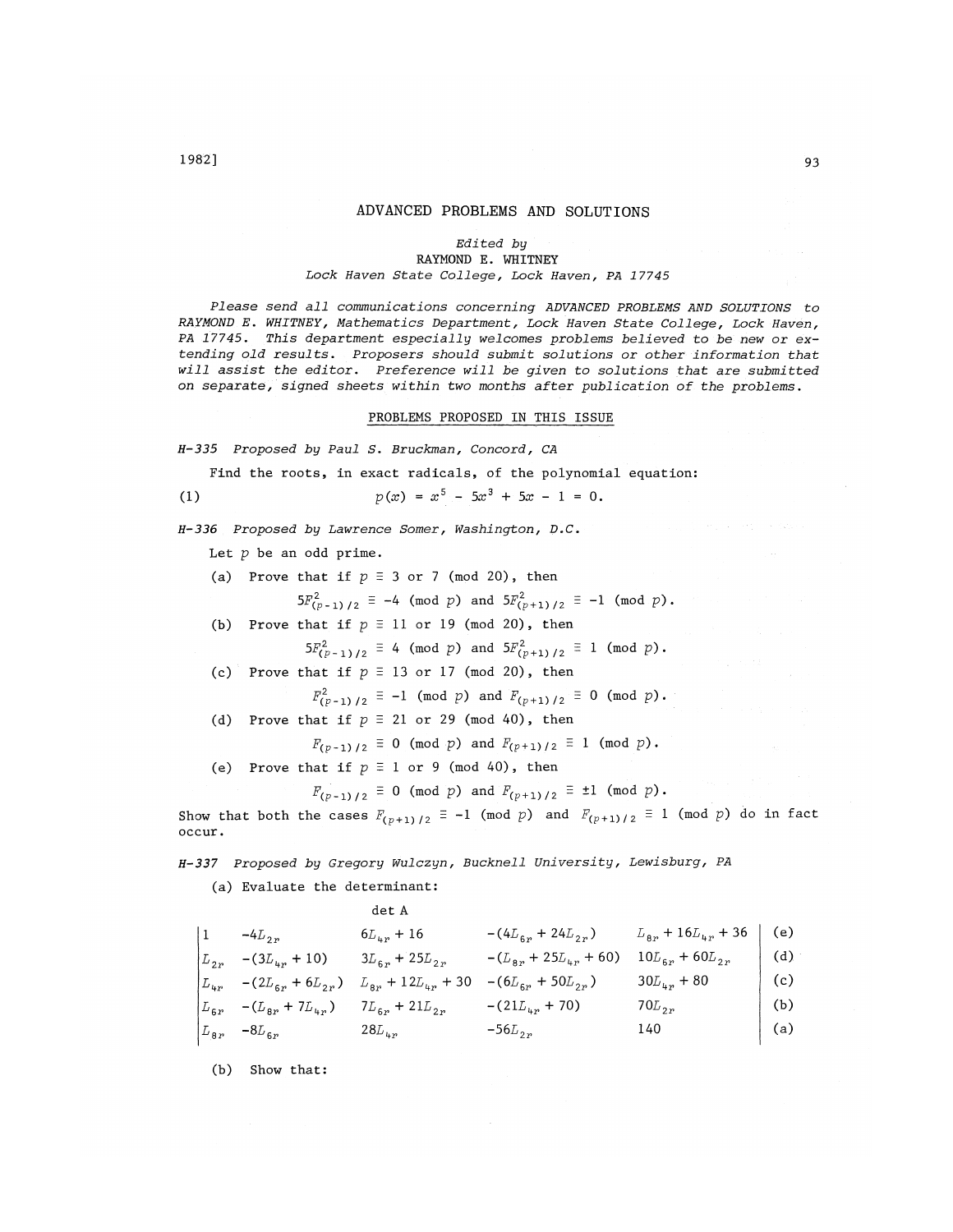# 94 ADVANCED PROBLEMS AND SOLUTIONS **[Feb.**

$$
625F_{2r}^{2} = L_{8r}^{2} - 8L_{6r}^{2} + 28L_{4r}^{2} - 56L_{2r}^{2} + 140
$$
  
\n
$$
= 8L_{6r}^{2} + (L_{8r} + 7L_{4r})^{2} - 14(L_{6r} + 3L_{2r})^{2} + 7(3L_{4r+10})^{2} - 280L_{2r}^{2}
$$
  
\n
$$
= 28L_{4r}^{2} - 14(L_{6r} + 3L_{2r})^{2} + (L_{8r} + 12L_{4r} + 30)^{2} - 2(3L_{6r} + 25L_{2r})^{2}
$$
  
\n
$$
+ 20(3L_{4r} + 8)^{2}
$$
  
\n
$$
= -56L_{2r}^{2} + 7(3L_{4r} + 10)^{2} - 2(3L_{6r} + 25L_{2r})^{2} + (L_{8r} + 25L_{4r} + 60)^{2}
$$
  
\n
$$
- 40(L_{6r} + 6L_{2r})^{2}.
$$

Grace Note; If the elements of this determinant are the coefficients of a 5 X 5 linear homogeneous system, then the solution to the 4 x 5 system represented by equations  $(b)$ ,  $(c)$ ,  $(d)$ ,  $(e)$  is given by the elements of the first column. The solution to  $(a)$ ,  $(c)$ ,  $(d)$ ,  $(e)$  is given by the elements of the second column; and so on.

*H-338 Proposed by Charles R. Wall, Trident Technical College, Charleston, SC* 

An integer *n* is abundant if  $\sigma(n) > 2n$ , where  $\sigma(n)$  is the sum of the divisors of  $n$ . Show that there is a probability of at least:

(a) 0.15 that a Fibonacci number is abundant;

(b) 0.10 that a Lucas number is abundant.

#### SOLUTIONS

## Sum Enumerator

*H-316 Proposed by B. R. Myers, Univ. of British Columbia, Vancouver, Canada (Vol. 18, no. 2, April 1980)* 

The enumerator of compositions with exactly  $k$  parts is  $(x+x^2+\cdots)^k$ , so that (1)  $[W(x)]^k = (w_1 x + w_2 x^2 + \cdots)^k$ 

is then the enumerator of weighted  $k$ -part compositions. After Hoggatt and Lind ["Compositions and Fibonacci Numbers," *The Fibonacci Quarterly* 7 (1969):253-66], the number of weighted compositions of *n* can be expressed in the form

(2) 
$$
C_n(w) = \sum_{v(n)} w_{a_1} \dots w_{a_k} \quad (n > 0),
$$

where  $w$  =  $\{w_1, w_2, \ldots\}$  and where the sum is over all compositions  $a_1 + \cdots + a_k$ of *n (k* variable). In particular *(ibid.)*,

(3) 
$$
\sum_{v(n)} a_1 \ldots a_k = F_{2n}(1, 1),
$$

where  $F_k(p, q)$  is the *k*th number in the Fibonacci sequence

(4) 
$$
F_1(p, q) = p \qquad (\geq 0)
$$
  
\n
$$
F_2(p, q) = q \qquad (\geq p)
$$
  
\n
$$
F_{n+2}(p, q) = F_{n+1}(p, q) + F_n(p, q) \qquad (n \geq 1).
$$

Show that

(5) 
$$
\sum_{v(n)} (a_1 \pm 1)a_1 \ldots a_k = 2[F_{2n-1}(1, 1) - 1]
$$
 and, hence, that

(6) 
$$
\sum_{v(n)} (a_1 - 1) a_1 \ldots a_k + \sum_{v(n)} a_1 \ldots a_k = F_{2n}(1, 1 + 2m) - 2m \quad (m \ge 0).
$$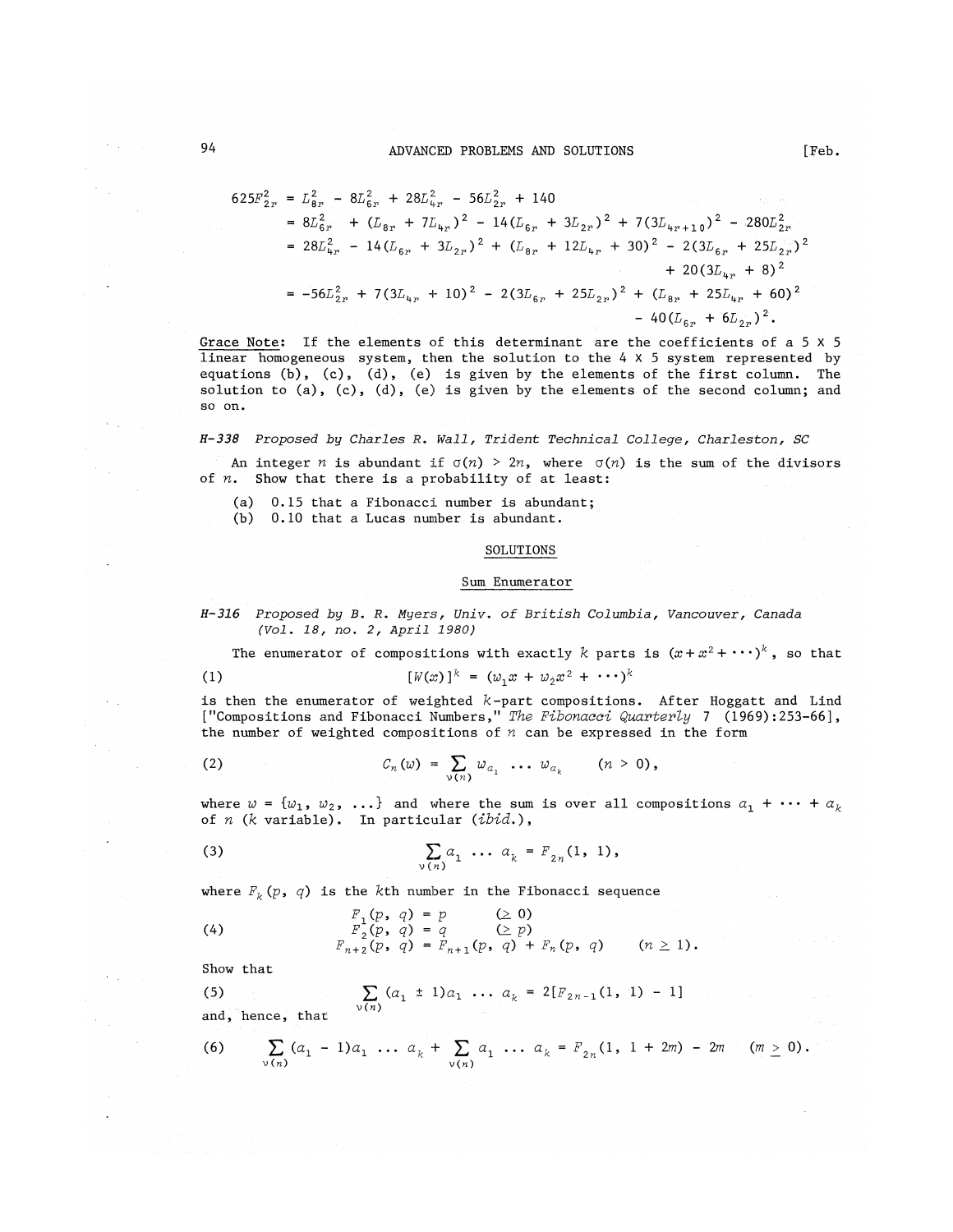*Solution by the proposer.* 

As in the example  $C_k = 1(3 + 21 + 12 + 111) + 2(2 + 11) + 3(1) + 4$ , the compositions *Cn* of *n* are given by

(7) 
$$
C_n = 1C_{n-1} + 2C_{n-2} + \cdots + nC_0,
$$

where  $C_0$  is the identity element  $(nC_0 \equiv n)$ . Equation (7) implies that

(8) 
$$
\sum_{v(n)} a_1 (a_1 a_2 \ldots a_k) = \sum_{v(n-1)} 1^2 a_1 a_2 \ldots a_k + \sum_{v(n-2)} 2^2 a_1 a_2 \ldots a_k
$$

$$
+\cdots+\sum_{\{0\}}n^2a_1a_2\ldots a_k,
$$
 so that, by (3),

(9) 
$$
\sum_{v(n)} a_1 (a_1 a_2 \ldots a_k) = n^2 F_1(1, 1) + \sum_{i=1}^{n-1} i^2 F_{2(n-i)}(1, 1).
$$

It is not difficult to show (for example, from Problems P.36-P.37 on p. 9 of Bro. U. Alfred's "An Introduction to Fibonacci Discovery," The Fibonacci Association, 1965) that

(10) 
$$
F_{2n}(1, 3) - 2 = n^2 F_1(1, 1) + \sum_{i=1}^{n-1} i^2 F_{2(n-i)}(1, 1),
$$

so that, from (9) and (10)

(11) 
$$
\sum_{v(n)} a_1 (a_1 a_2 \dots a_k) = F_{2n}(1, 3) - 2.
$$

Equations (5) and (6) follow routinely from manipulation of (11) in conjunction with the identity

(12) 
$$
F_k(1, 1 + 2m) = (m - 1)F_{k-1}(1, 1) + F_{k+1}(1, 1)
$$

for  $m \geq 0$ ,  $k > 1$ .

#### Prime Time

*11-317 Proposed by Lawrence Somer, Washington, D.C. (Vol. 18, no. 3, April 1980)* 

Let  $\{G_n\}_{n=0}$  be any generalized Fibonacci sequence such that  $G_{n+2}$  =  $G_{n+1}$  +  $G_n$  $(G_0, G_1) = 1$ , and  $\{G_n\}$  is not a translation of the Fibonacci sequence. Show that there exists at least one prime *p* such that both

$$
G_n + G_{n+1} \equiv G_{n+2} \pmod{p} \quad \text{and} \quad G_{n+1} \equiv rG_n \pmod{p}
$$

for a fixed  $r \neq 0$  (mod  $p$ ) and for all  $n \geq 0$ .

*Solution by Paul S. Bruckman, Concord, CA.* 

We define the discriminant of 
$$
\{G_n\}_{n=0}^{\infty}
$$
 by

(1) 
$$
D(G_n) \equiv G_n^2 - G_{n-1}G_{n+1}, \quad n = 1, 2, \ldots
$$

 $\mathcal{L}$ 

This satisfies the invariance relation

(2) 
$$
D(G_n) = (-1)^{n-1}D(G_1).
$$

Since  $\{G_n\}_{n=0}^{\infty}$  is not a translation of the Fibonacci sequence, thus  $|D(G_1)| > 1$ . Hence  $\mathcal{D}(\mathcal{G}_1)$  is divisible by a prime  $p$ . If we were to have  $p\,|\,\mathcal{G}_0$ , then we would also have  $p \mid G_1$ , and conversely, since  $D(G_1)$  =  $G_1^2$  -  $G_0G_1$  -  $G_0^2$ . This, however, would contradict the condition  $(G_{0} , G_{1}) = 1$ ; hence  $p_{\ell} / G_{0}$ ,  $p_{\ell} / G_{1}$ .

The congruence

$$
(3) \tGn + Gn+1 \equiv Gn+2 (mod p)
$$